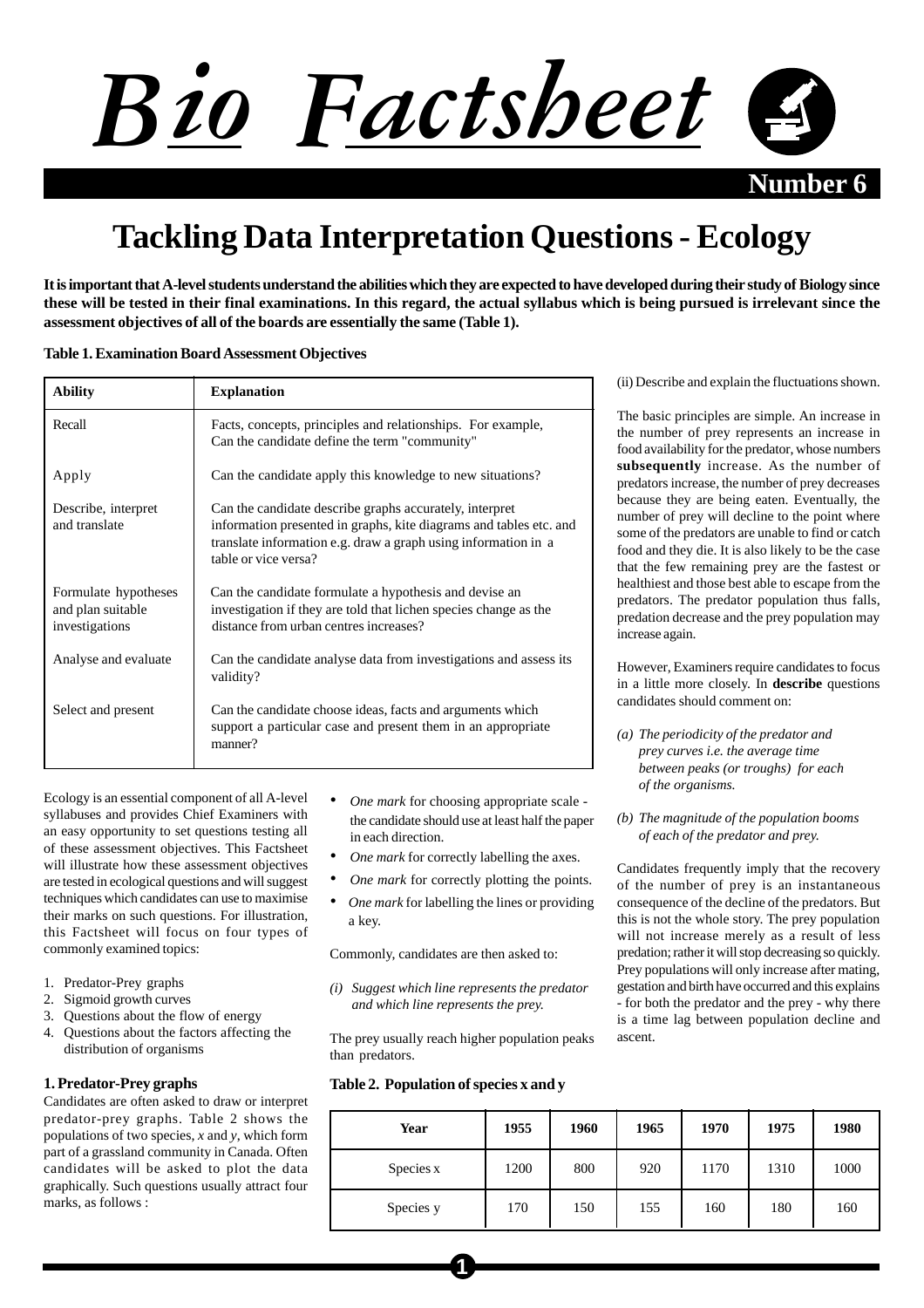In questions which focus on analysis, the strongest candidates will mention that predators very rarely feed on just one prey species so decline in one prey may not result in the dramatic fluctuation of the predator at all.

#### **2. The sigmoid growth curve**

Sigmoid curves crop up everywhere in A-level Biology! The sigmoid curve is shown in Fig 1. The graph describes:

## **Fig 1. The sigmoid growth curve**



- (i) The growth of yeast or bacterial cultures.
- (ii) The growth in the average size of leaves on a tree.
- (iii) The growth of an animal population introduced into a new habitat.

Commonly, questions on the sigmoid growth curve will test candidates' ability to describe, interpret and translate data on population growth. Most candidates understand the significance of the shape of the curve and are able to explain each of the stages:

- (a) Population increasing slowly adapting to new environment.
- (b) Population increasing exponentially no limiting factors.
- (c) Population growth slows and then stops. birth rate  $=$  death rate at the plateau.
- (d) Death rate exceeds birth rate.

However, many candidates provide inaccurate statements in their descriptions. Exponential growth is **only** being achieved when the time taken for the population to double is the same over a number of generations. Exponential growth is unsustainable because of density dependent limiting factors such as food supply, space and predation. Often however, intraspecific competition is more significant then interspecific competition in limiting population size and this is largely because members of the same species are competing for exactly the same factors.

Candidates may also incorrectly describe the relationship between birth rate and death rate at the plateau stage. Even though the population is not increasing at the plateau the birth rate is unlikely to be zero. It is however the case that the birth rate  $=$  death rate.

The interpretion of such curves also requires care. Part a of the curve represents slow population growth but the explanation of this must be tailored to the organism concerned. In yeast, it is quite acceptable to state that slow population growth is a result of the need of the organism to synthesise appropriate enzymes for the substrate it finds itself in. This is not an appropriate explanation however for the slow growth in population of, for example, rabbits.

#### **3. The flow of energy**

All A-level syllabuses require candidates to understand how energy flows through ecosystems. By far the most common type of question focuses on the loss of energy at each trophic level since this limits the size of food chains and explains why numbers and biomass of organisms at each trophic level usually decreases. This concept can be asked in a number of different ways, thus:

Why are there usually no more than five stages in the food chain?

Why do the number of organisms decrease at each stage of food chain?

Why does the biomass of organisms decrease

at each stage of a food chain?

Why are big, fierce animals rare?

At every stage in the food chain, energy is lost because:

- 1. Energy is lost as heat during respiration and is therefore unavailable to the next organism.
- 2. Energy is lost in faeces which the next organism does not eat.
- 3. Not all of the preceding organism is eaten.

Thus, the amount of available energy decreases at each trophic level. This limits the number of stages which can be sustained in the food chain and usually means that the number and biomass of organisms at each trophic level declines.

Frequently, this topic also generates questions which test candidates' ability to demonstrate their critical awareness of social, economic and environmental issues.

Farmers attempt to minimise respiratory losses by minimising the movement of their animals (eg. battery farms) and by ensuring that homeotherms (birds and mammals which use energy trying to maintain a constant body temperature) do not have to waste energy doing this.

Modern agriculture is the cause of many environmental problems - nitrate pollution, eutrophication, organic pollution, pesticide contamination, habitat destruction, soil erosion etc. Many of these problems are made worse by livestock production systems and this topic may be tested in an application question. Annually, millions of human beings die because they are unable to satisfy energy requirements. In terms of the energy efficiency of our farming system, humans would be much better off trying to satisfy their energy requirements by eating vegetables and crops, rather than feeding them to cattle and eating the meat. By introducing another stage into the food chain (crop  $\rightarrow$  cattle  $\rightarrow$  humans, rather than crop  $\rightarrow$  humans) a huge amount of energy is lost.

The second type of question on energy flow concerns the relationship between Gross Primary Productivity and Net Primary Productivity and frequently involves simple calculations. The key equation which candidates must be able to recall and use is:

| GPP                                                | NPP<br>$=$                  | $^+$        |
|----------------------------------------------------|-----------------------------|-------------|
| Total amount of<br>energy fixed by<br>green plants | Net primary<br>productivity | Respiration |

NPP is the most useful concept since this represents the amount of energy or organic matter which is actually available to the next trophic level. Commonly, candidates are asked to calculate one of the three variables when they are given the other two. For example, Fig 2 below show the energy flow in a grassland ecosystem.

## **Fig 2. Energy flow in a grassland**



#### **Calculate:**

**(i) The respiratory loss of the grass plants.**

Since  $GPP = NPP + R$  $GPP - NPP = R$ 

 $2.2 \times 10^4 - 1.4 \times 10^4 = 0.8 \times 10^4 \text{ km}^2 \text{yr}^1$ *(Don't forget the units)*